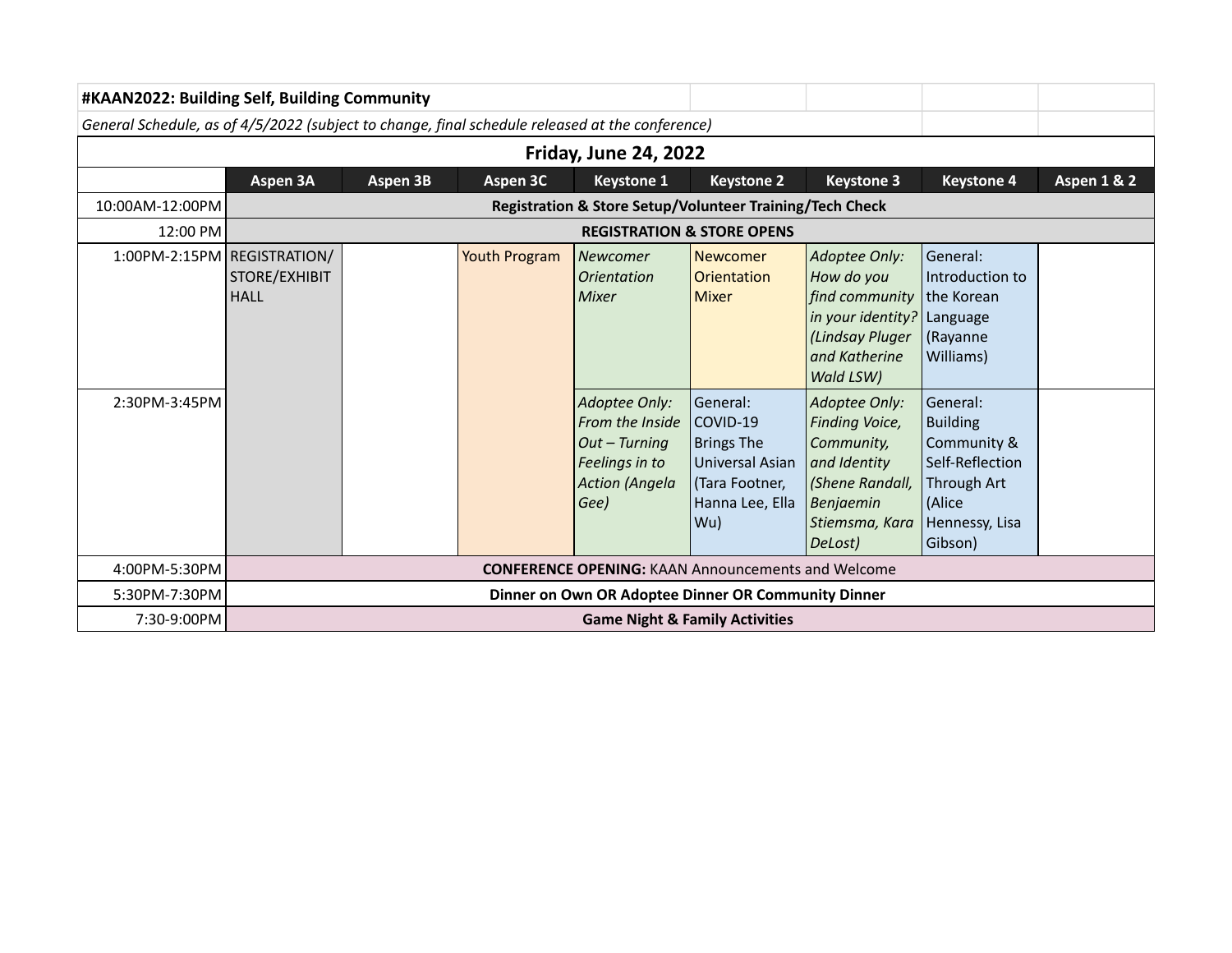| #KAAN2022: Building Self, Building Community                                                    |                                                           |                              |                                                                                                                              |                                                                                                                                                                           |                                                                                                                                                               |                                                                                                                                                                                    |                                                                                                                       |                        |  |  |  |
|-------------------------------------------------------------------------------------------------|-----------------------------------------------------------|------------------------------|------------------------------------------------------------------------------------------------------------------------------|---------------------------------------------------------------------------------------------------------------------------------------------------------------------------|---------------------------------------------------------------------------------------------------------------------------------------------------------------|------------------------------------------------------------------------------------------------------------------------------------------------------------------------------------|-----------------------------------------------------------------------------------------------------------------------|------------------------|--|--|--|
| General Schedule, as of 4/5/2022 (subject to change, final schedule released at the conference) |                                                           |                              |                                                                                                                              |                                                                                                                                                                           |                                                                                                                                                               |                                                                                                                                                                                    |                                                                                                                       |                        |  |  |  |
| Saturday, June 25, 2022                                                                         |                                                           |                              |                                                                                                                              |                                                                                                                                                                           |                                                                                                                                                               |                                                                                                                                                                                    |                                                                                                                       |                        |  |  |  |
|                                                                                                 | Aspen 3A                                                  | Aspen 3B                     | Aspen 3C                                                                                                                     | <b>Keystone 1</b>                                                                                                                                                         | <b>Keystone 2</b>                                                                                                                                             | <b>Keystone 3</b>                                                                                                                                                                  | <b>Keystone 4</b>                                                                                                     | <b>Aspen 1 &amp; 2</b> |  |  |  |
| 6:15 AM                                                                                         | <b>Wellness Exercise Activity: Outdoor Jog</b>            |                              |                                                                                                                              |                                                                                                                                                                           |                                                                                                                                                               |                                                                                                                                                                                    |                                                                                                                       |                        |  |  |  |
| 7:15AM-8:45AM REGISTRATION/                                                                     |                                                           | <b>CONTINENTAL BREAKFAST</b> |                                                                                                                              |                                                                                                                                                                           |                                                                                                                                                               |                                                                                                                                                                                    |                                                                                                                       |                        |  |  |  |
| 8:00AM-8:45AM                                                                                   | STORE/EXHIBIT<br>HALL (opens 7:<br>30AM)                  |                              | SATURDAY MORNING PANEL: Adopted and Deported (Anissa Druesedow, Monte Haines, and Joe Nugent moderated by<br>Michael Mullen) |                                                                                                                                                                           |                                                                                                                                                               |                                                                                                                                                                                    |                                                                                                                       |                        |  |  |  |
| 9:00AM-10:15AM<br>10:30AM-11:45AM                                                               |                                                           |                              | <b>Youth Program</b><br><b>Youth Program</b>                                                                                 | Adoptee Only: A<br><b>Different</b><br>Conversation<br>about Being<br>Adoptee (Joy<br>Lieberthal Rho,<br>LCSW, Glenn<br>Morey)<br>Adoptee Only:<br><b>Creating Chosen</b> | General:<br>Adoptees and<br>Partners<br><b>Navigating New</b><br>Parenthood<br>(Michael<br>Harrigan,<br>Jeanette<br>Kelleher)<br><b>Building</b><br>Community | Fishbowl: Power-<br>Mapping the<br>Family<br><b>Regulation</b><br>Industrial<br>Complex<br>(Benjamin<br><b>Lundberg Torres</b><br>Sánchez)<br>Our Bodies, Our<br>Selves: The Aging | General: Our<br>History, Our<br>Future: A<br><b>Timeline (Caitlin</b><br>Jee Hae Behle)<br>The Legacy of<br>Adoption: |                        |  |  |  |
|                                                                                                 |                                                           |                              |                                                                                                                              | <b>Family (Sloan</b><br>Nova, M.A.,<br>JaeRan Kim, Ph.<br>$D.$ )                                                                                                          | through Writing<br>(Alice Stephens,<br>Sara Easterly,<br>Ridghaus)                                                                                            | Adoptee (Hollee<br>McGinnis)                                                                                                                                                       | Children of<br>Adoptees (Astrid<br>Castro, Megan<br>Hammerschmidt,<br>Maya Dabbeni)                                   |                        |  |  |  |
| 12:00-1:30PM                                                                                    |                                                           |                              |                                                                                                                              |                                                                                                                                                                           | <b>BUFFET LUNCH</b>                                                                                                                                           |                                                                                                                                                                                    |                                                                                                                       |                        |  |  |  |
| 12:45PM-1:30PM                                                                                  |                                                           |                              |                                                                                                                              |                                                                                                                                                                           |                                                                                                                                                               | SATURDAY LUNCH KEYNOTE: Very Asian and Very Adopted with Michelle Li                                                                                                               |                                                                                                                       |                        |  |  |  |
| 1:30PM-2:00PM                                                                                   | <b>Author Booksigning</b>                                 |                              |                                                                                                                              |                                                                                                                                                                           |                                                                                                                                                               |                                                                                                                                                                                    |                                                                                                                       |                        |  |  |  |
|                                                                                                 | 2:00-3:15PM REGISTRATION/<br>STORE/EXHIBIT<br><b>HALL</b> |                              | <b>Youth Program</b>                                                                                                         | Adoptee Only:<br>Generational<br>Perspective:<br>What Have We<br>Learned? (Alison<br>Ferriera, LMFT,<br>LAC, Angela Gee,<br>MFT)                                          | General:<br>Grassroots<br><b>Activism That</b><br><b>Breaks Systems</b><br>(Brittany Nash,<br>Nicole<br>Freeman)                                              | Adoptee Only:<br><b>Failed Birth</b><br><b>Family Search</b><br>Roundtable<br>(Rayanne<br>Williams)                                                                                | <b>General: Partners</b><br>of Adoptees (Nina<br>Severns, Shelise<br><b>Keum Mee</b><br>Gieseke, Andrew<br>Johnson)   |                        |  |  |  |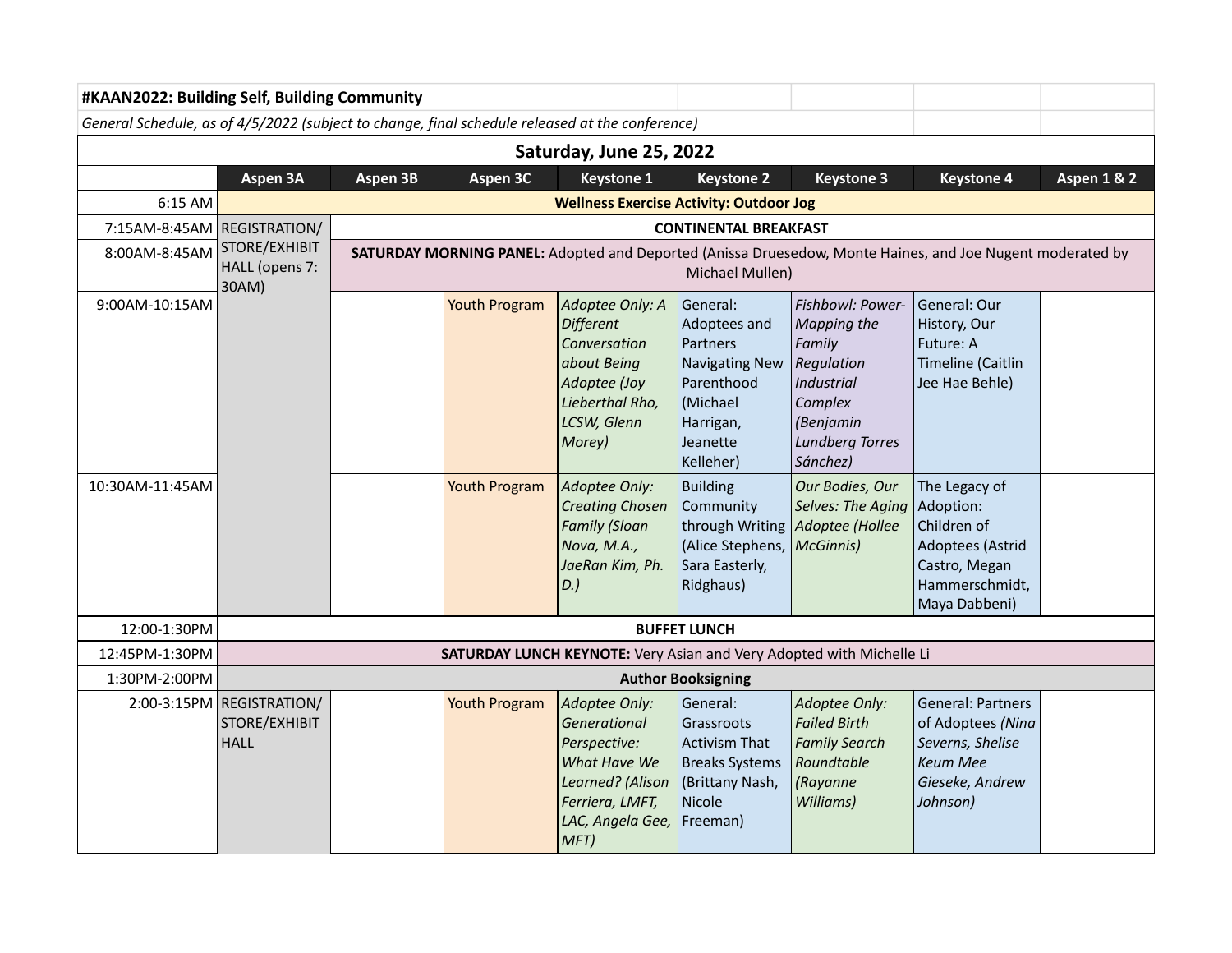| $3:30 - 4:45$ PM |                                                                    |                                  | Youth Program | Adoptee Only: Is<br>It Adoption, or Is Korean<br>It Me? (Alison<br>Ferriera, LMFT,<br>LAC, Angela Gee, Outcomes in<br>MFT | General:<br>Adoptee-Led<br>Groups &<br>Adulthood<br>(Hollee<br>McGinnis) | Fishbowl:<br>Gaslighting 101<br>Katie Bozek,<br> PhD, LMFT) | <b>General: Parents</b><br>l of Adult I<br>Adoptees: Still<br>Learning (Shelise<br><b>Keum Mee</b><br>Gieseke, Astrid<br>Castro, Maureen<br>McCauley) |  |  |  |
|------------------|--------------------------------------------------------------------|----------------------------------|---------------|---------------------------------------------------------------------------------------------------------------------------|--------------------------------------------------------------------------|-------------------------------------------------------------|-------------------------------------------------------------------------------------------------------------------------------------------------------|--|--|--|
| 5:00-5:30PM      |                                                                    |                                  |               |                                                                                                                           |                                                                          |                                                             |                                                                                                                                                       |  |  |  |
| 6:00PM-6:30PM    |                                                                    | <b>PRE-DINNER SOCIAL</b>         |               |                                                                                                                           |                                                                          |                                                             |                                                                                                                                                       |  |  |  |
| 6:30PM-8:00PM    |                                                                    | <b>GALA DINNER &amp; PROGRAM</b> |               |                                                                                                                           |                                                                          |                                                             |                                                                                                                                                       |  |  |  |
| 8:00PM-10:00PM   | <b>GALA DINNER ENTERTAINMENT: Jazz Music with Jordan VanHemert</b> |                                  |               |                                                                                                                           |                                                                          |                                                             |                                                                                                                                                       |  |  |  |